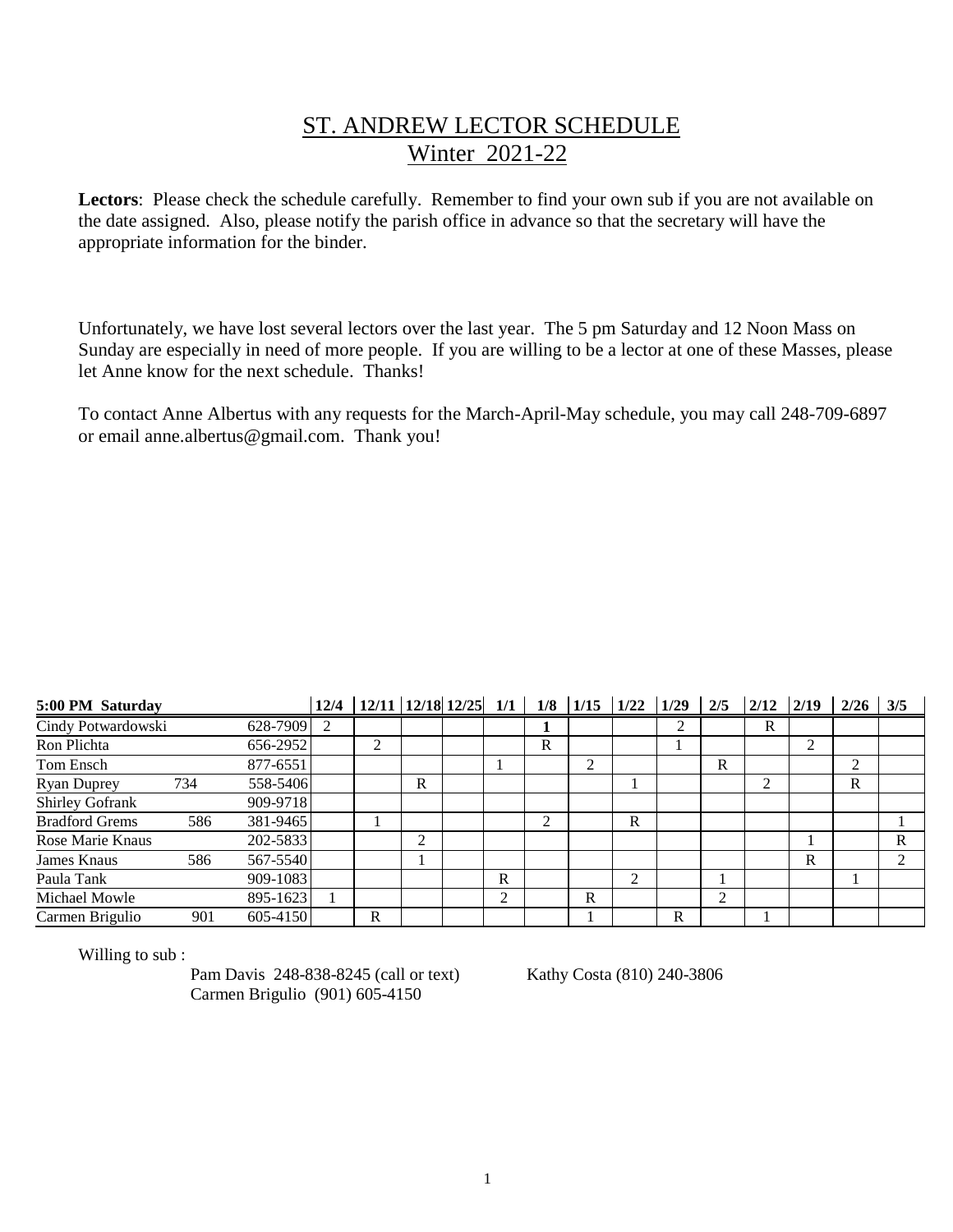| 8:00 AM Sunday       |              |             | 12/5 12/12 12/19 12/26 1/2 |   |   |   | 1/9            | 1/16 | 1/23 | 1/30 | 2/6            | 2/13           | 2/20                        | 2/27           | 3/6            |
|----------------------|--------------|-------------|----------------------------|---|---|---|----------------|------|------|------|----------------|----------------|-----------------------------|----------------|----------------|
| Gayle Suddick        | 330-2155     |             |                            |   |   |   |                |      | 2    |      |                |                | R                           |                |                |
| Peter deSteiger      | 651-3322     | 2           |                            |   |   |   |                |      |      | 2    |                |                |                             | R              |                |
| Maureen Thallman     | 884-3840     |             |                            |   |   |   | $\overline{c}$ |      |      |      |                | R              |                             |                |                |
| Valerie Serio        | 586 822-8223 |             |                            |   | R |   |                |      |      |      |                |                |                             |                | $\mathfrak{D}$ |
| John May             | 497-4469     |             |                            | 2 |   |   |                | R    |      |      |                |                |                             |                |                |
| Jeff Bourgoin<br>313 | 478-7847     |             | $\overline{c}$             |   |   |   | R              |      |      |      |                |                |                             | $\overline{c}$ |                |
| Megan Maguire        | 980-7440     |             |                            |   |   |   |                | 2    |      |      | R              |                |                             |                |                |
| Carl Gildner         | 398-2737     | $\mathbf R$ |                            |   |   | 2 |                |      |      | R    |                |                |                             |                |                |
| <b>Scott Votaw</b>   | 672-9731     |             | $\mathbb{R}$               |   |   |   |                |      |      |      | $\mathfrak{D}$ |                |                             |                | R              |
| Pam Davis            | 838-8245     |             |                            |   |   | R |                |      |      |      |                |                | $\mathcal{D}_{\mathcal{L}}$ |                |                |
| David Braun          | 388-1239     |             |                            | R |   |   |                |      |      |      |                | $\mathfrak{D}$ |                             |                |                |
| Gerri Birg           | 312 451-3070 |             |                            |   | 2 |   |                |      | R    |      |                |                |                             |                |                |

Substitutes for 8 am Mass: Pam Davis 248-838-8245 (call or text) Gerri Birg 312-451-3070<br>Megan Maguire 248-980-7440 Carl Gildner 248-398-2737 Megan Maguire 248-980-7440 Carl Gildner 248-398-2737 Kathy Costa 810-240-380

| 10:00 am Sunday         |          |              | 12/5 12/12 12/19 |   | $12/26$ 1/2 |              | 1/9          | 1/16         | 1/23           | 1/30 | 2/6            | 2/13 | 2/20 | 2/27           | 3/6            |
|-------------------------|----------|--------------|------------------|---|-------------|--------------|--------------|--------------|----------------|------|----------------|------|------|----------------|----------------|
| <b>Beverly Paurazas</b> | 651-2223 |              |                  |   |             |              |              |              |                |      |                |      |      |                |                |
| David deSteiger (517)   | 862-1955 | 2            |                  |   |             |              | $\mathbf{R}$ |              |                |      |                |      |      |                |                |
| Jerry Spencer           | 841-1402 |              | 2                |   |             |              |              | $\mathsf{R}$ |                |      | $\overline{2}$ |      |      |                |                |
| <b>Charles Kemler</b>   | 651-1745 | $\mathbf{R}$ |                  |   |             |              |              |              | $\overline{c}$ |      |                |      |      | $\mathbf R$    |                |
| <b>Bill Mott</b>        | 219-6887 |              |                  |   |             |              |              | 2            |                |      | $\mathbf R$    |      | 2    |                |                |
| Phil Borchard           | 736-7200 |              | R                |   |             |              |              |              |                | 2    |                |      | R    |                |                |
| Lisa Halushka           | 770-6717 |              |                  | R |             |              |              |              |                |      |                | R    |      |                |                |
| Claudia Morreale (586)  | 436-0527 |              |                  |   |             | 2            |              |              |                | R    |                |      |      |                |                |
| Jim Nachtman            | 650-3944 |              |                  |   |             | $\mathbf{R}$ |              |              |                |      |                |      |      | $\overline{c}$ |                |
| Judith Heck<br>586      | 532-8851 |              |                  |   | R           |              |              |              |                |      |                | 2    |      |                | R              |
| <b>Steve Thomas</b>     | 904-9587 |              |                  |   | 2           |              |              |              | R              |      |                |      |      |                | $\mathfrak{D}$ |
| Connie Sidor            | 601-0110 |              |                  | 2 |             |              |              |              |                |      |                |      |      |                |                |
| Chuck Sidor             | 227-4788 |              |                  |   |             |              | 2            |              |                |      |                |      |      |                |                |

Substitutes for 10 am. Mass: Steve Thomas 248-904-9587 Pam Davis 248-838-8245 Audra/Russell Sassack (586) 786-6532